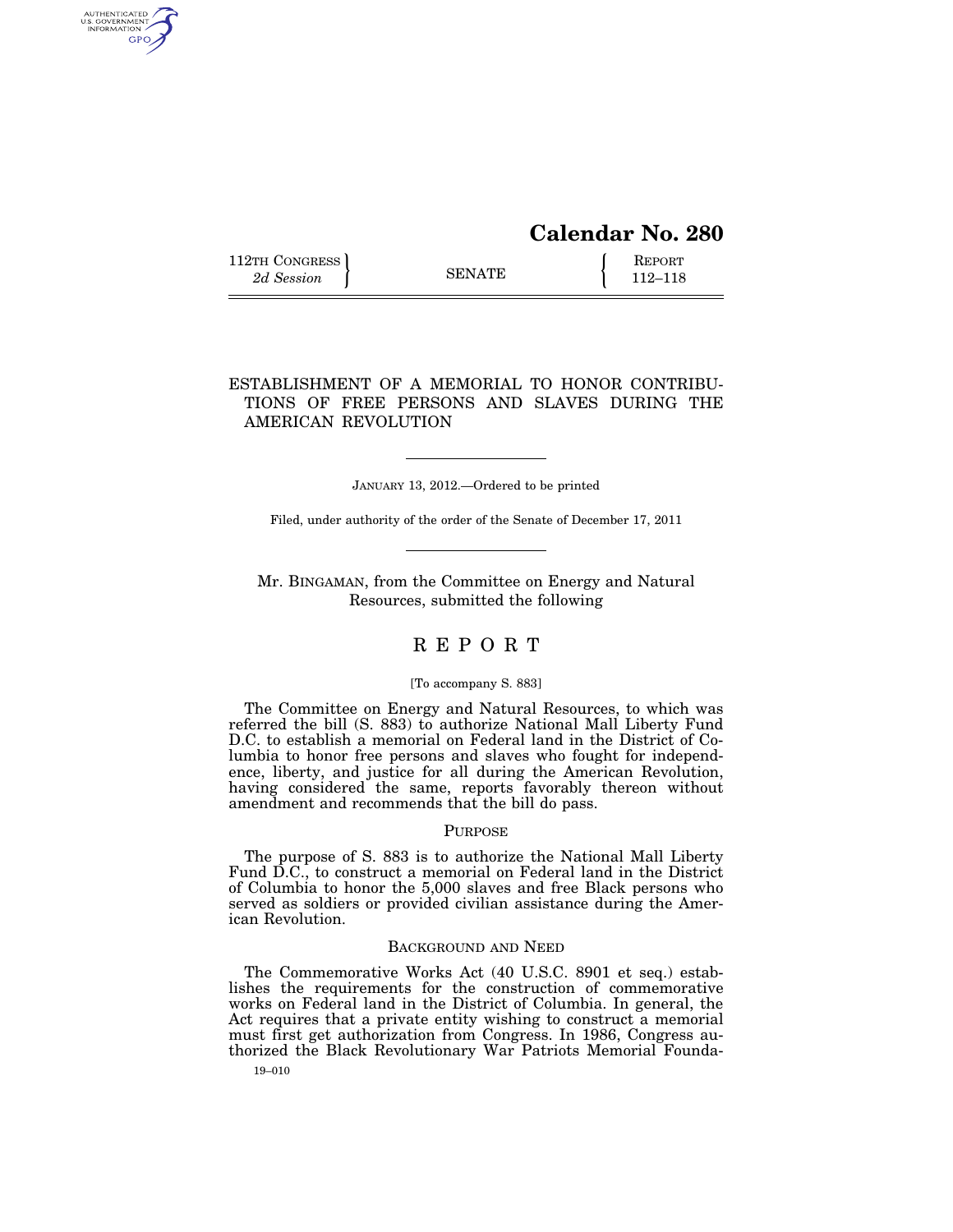tion to establish the Black Revolutionary War Patriots Memorial to honor the 5,000 courageous slaves and free Black persons who served as soldiers or provided civilian assistance during the American Revolution (Public Law 99–558).

In 1987 Congress enacted a second law, Public Law 100–265, authorizing placement of that memorial within the monumental core area as it was then defined by the Commemorative Works Act. In 1988, the National Park Service, the Commission of Fine Arts, and the National Capital Planning Commission approved a site in Constitution Gardens for the Black Revolutionary War Patriots Memorial and, in 1996, approved the final design. Despite four extensions of the memorial's legislative authorization over 21 years, the Foundation was unable to raise sufficient funds for construction, the authority (and associated site and design approvals) finally lapsed in October 2005, and the Foundation disbanded with numerous outstanding debts and unpaid creditors.

S. 883 would authorize another non-profit organization, the National Mall Liberty Fund D.C., to construct a commemorative work honoring the same individuals as proposed by the Black Revolutionary War Patriots Memorial Foundation, subject to the requirements of the Commemorative Works Act.

#### LEGISLATIVE HISTORY

S. 883 was introduced by Senators Lieberman and Grassley on May 4, 2011. The Subcommittee on National Parks held a hearing on S. 883 on July 28, 2011. At its business meeting on November 10, 2011, the Committee on Energy and Natural Resources ordered S. 883 favorably reported without amendment.

A similar bill, S. 2738, was introduced by Senators Dodd and Grassley in the 111th Congress. The Subcommittee on National Parks held a hearing on the bill on December 3, 2009 (S. Hrg. 111– 318). S. 2738 was favorably reported with amendments by the Committee at its business meeting on June 21, 2010 (S. Rept. 111– 263).

#### COMMITTEE RECOMMENDATION

The Senate Committee on Energy and Natural Resources, in open business session on November 10, 2011, by voice vote of a quorum present recommends that the Senate pass S. 883.

#### SECTION-BY-SECTION ANALYSIS

*Section 1* contains a Congressional finding that the subject matter of the proposed memorial—the contributions of free persons and slaves who fought during the American Revolution—is of preeminent historical and lasting significance, as required under the Commemorative Works Act. The effect of this provision is that the memorial can be located within the monumental core area (Area I) referenced in the Commemorative Works Act without the need for a subsequent Act and Congress approving such location.

*Section 2* defines key terms used in the bill.

*Section 3(a)* authorizes the establishment of a memorial on federal land in the District of Columbia to recognize and commemorate the contributions of 5,000 African Americans who served as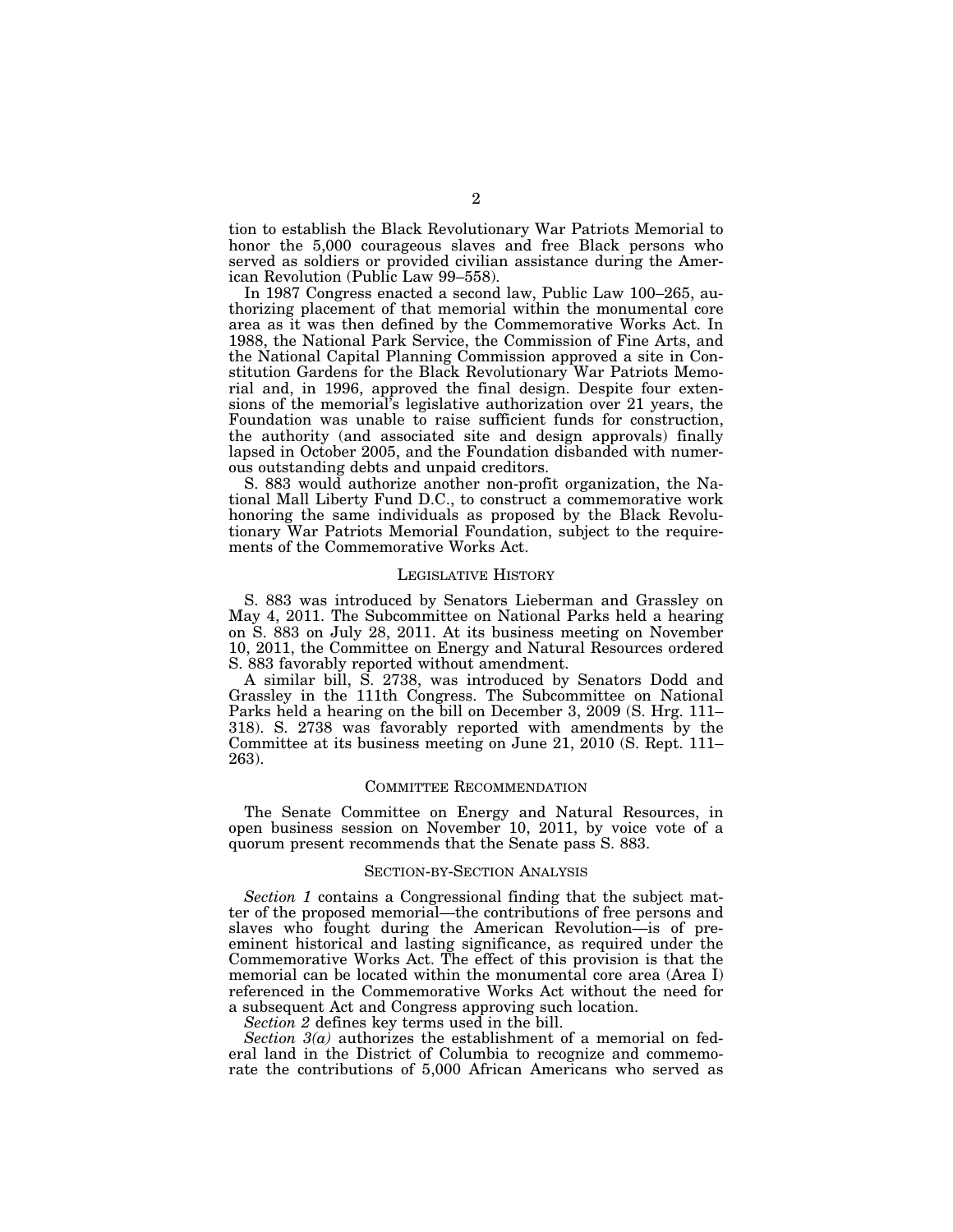soldiers and sailors or provided civilian assistance during the Revolutionary War.

Subsection (b) prohibits the use of federal funds to establish the memorial.

Subsection (c) directs that the memorial be established according to the Commemorative Works Act. (40 U.S.C. 8901 et seq.).

*Section 4* repeals the two laws relating to the authorization and site selection of the previously authorized Black Revolutionary War Patriots Memorial, the legislative authority for which has expired.

#### COST AND BUDGETARY CONSIDERATIONS

The following estimate of costs of this measure has been provided by the Congressional Budget Office:

*S. 883—A bill to authorize National Mall Liberty Fund D.C. to establish a memorial on Federal land in the District of Columbia to honor free persons and slaves who fought for independence, liberty, and justice for all during the American Revolution* 

S. 883 would authorize a nonprofit organization to establish a commemorative work honoring African-American Revolutionary War soldiers and others. The bill would affect direct spending; therefore, pay-as-you-go procedures apply. However, CBO estimates that the net effect on the budget of enacting the legislation would be insignificant in any year.

S. 883 would authorize the National Mall Liberty Fund D.C. to establish a memorial to honor slaves and free persons who fought for or provided other assistance to the American war effort during the American Revolution. The legislation would be subject to the requirements of the Commemorative Works Act (CWA) and would prohibit the use of federal funds for the memorial. Under the CWA, any entity that receives a permit to construct a memorial in the District of Columbia or its environs must donate an amount equal to 10 percent of the memorial's estimated construction cost. Based on similar commemorative projects, CBO expects that the deposit would not be received for several years and that spending of the amounts received would be minimal in any fiscal year.

S. 883 contains no intergovernmental or private-sector mandates as defined in the Unfunded Mandates Reform Act and would not affect the budgets of state, local, or tribal governments.

The CBO staff contact for this estimate is Martin von Gnechten. The estimate was approved by Theresa Gullo, Deputy Assistant Director for Budget Analysis.

#### REGULATORY IMPACT EVALUATION

In compliance with paragraph 11(b) of rule XXVI of the Standing Rules of the Senate, the Committee makes the following evaluation of the regulatory impact which would be incurred in carrying out S. 883.

The bill is not a regulatory measure in the sense of imposing Government-established standards or significant economic responsibilities on private individuals and businesses.

No personal information would be collected in administering the program. Therefore, there would be no impact on personal privacy.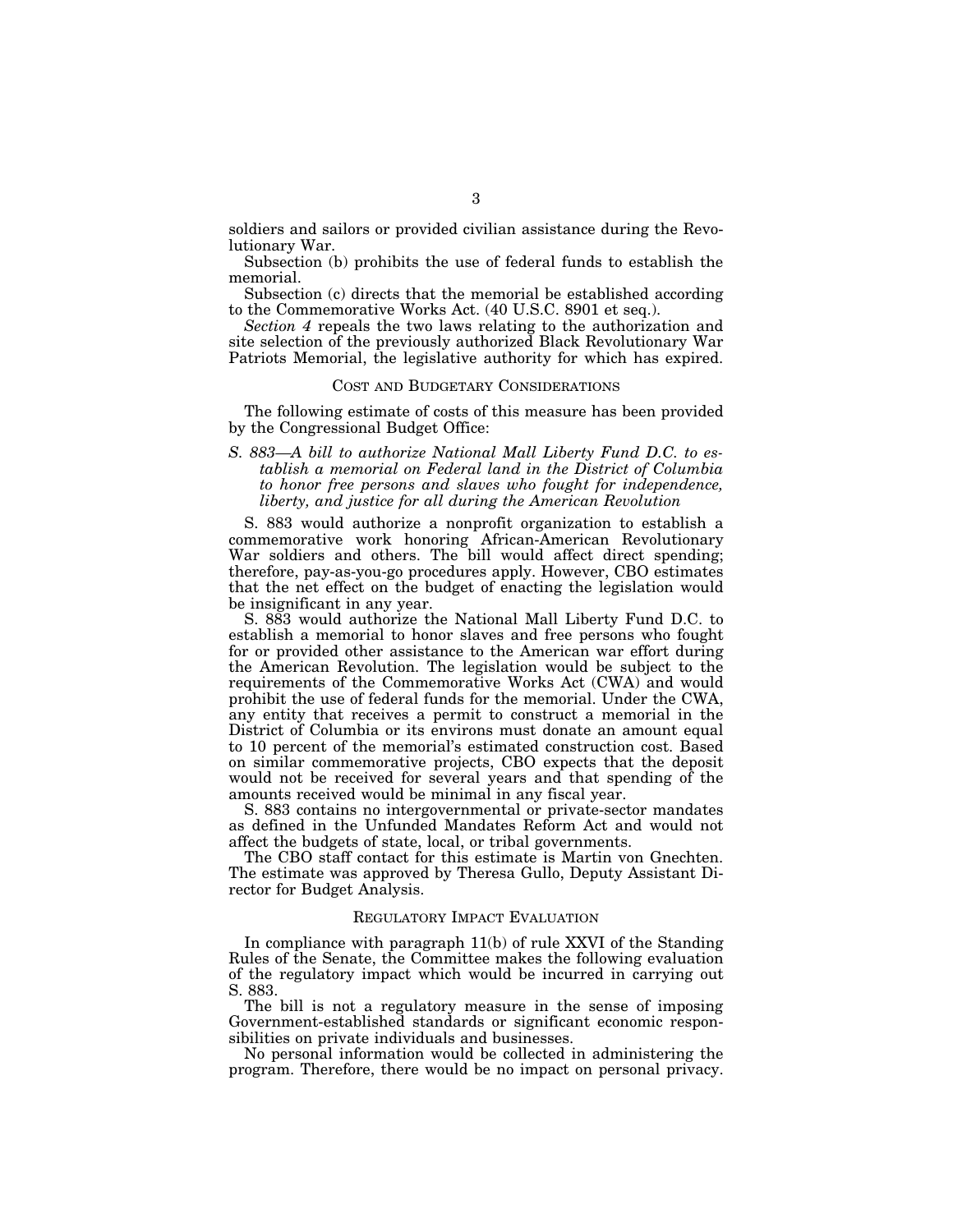Little, if any, additional paperwork would result from the enactment of S. 883, as ordered reported.

#### CONGRESSIONALLY DIRECTED SPENDING

S. 883, as ordered reported, does not contain any congressionally directed spending items, limited tax benefits, or limited tariff benefits as defined in rule XLIV of the Standing Rules of the Senate.

#### EXECUTIVE COMMUNICATIONS

The testimony provided by the National Park Service at the July 28, 2011, Subcommittee on National Parks hearing on S. 883 follows:

# STATEMENT OF PEGGY O'DELL, DEPUTY DIRECTOR, NATIONAL PARK SERVICE, DEPARTMENT OF THE INTERIOR

Mr. Chairman and members of the subcommittee, thank you for the opportunity to appear before you today to present the Department of the Interior's views on S. 883, a bill to authorize the National Mall Liberty Fund D.C. to establish a memorial on federal land in the District of Columbia to honor free persons and slaves who fought for independence, liberty, and justice for all during the American Revolution.

The Department supports S. 883 if amended to conform to the principles, processes, and requirements set forth in the Commemorative Works Act, which has successfully guided the process for establishing monuments in the Nation's Capital since it was enacted in 1986 and as amended since that time.

The bill would authorize the establishment of a memorial on federal land in Area I in the District of Columbia to recognize and commemorate the contributions of 5,000 African Americans who served as soldiers and sailors or provided civilian assistance during the American Revolutionary War. The bill prohibits the use of federal funds to establish the memorial, directs that the memorial be established according to the Commemorative Works Act, and repeals two laws for the authorization and site selection of a similar memorial proposal that have already lapsed by operation of law.

In 1986, Congress enacted the Commemorative Works Act to guide the process for establishing memorials in the Nation's Capital. Since its enactment, the Act has played an important role in ensuring that memorials in the Nation's Capital are located, designed and erected in a manner that is worthy of their historically significant subjects. The act was amended in 2003 to, among other things, provide for establishment of the Reserve where no additional memorials may be located.

While S. 883 states that the memorial shall be established in accordance with the Commemorative Works Act, the bill contravenes a critical requirement of the Commemorative Works Act by pre-authorizing the memorial to be located within Area I. In effect, the bill directs that the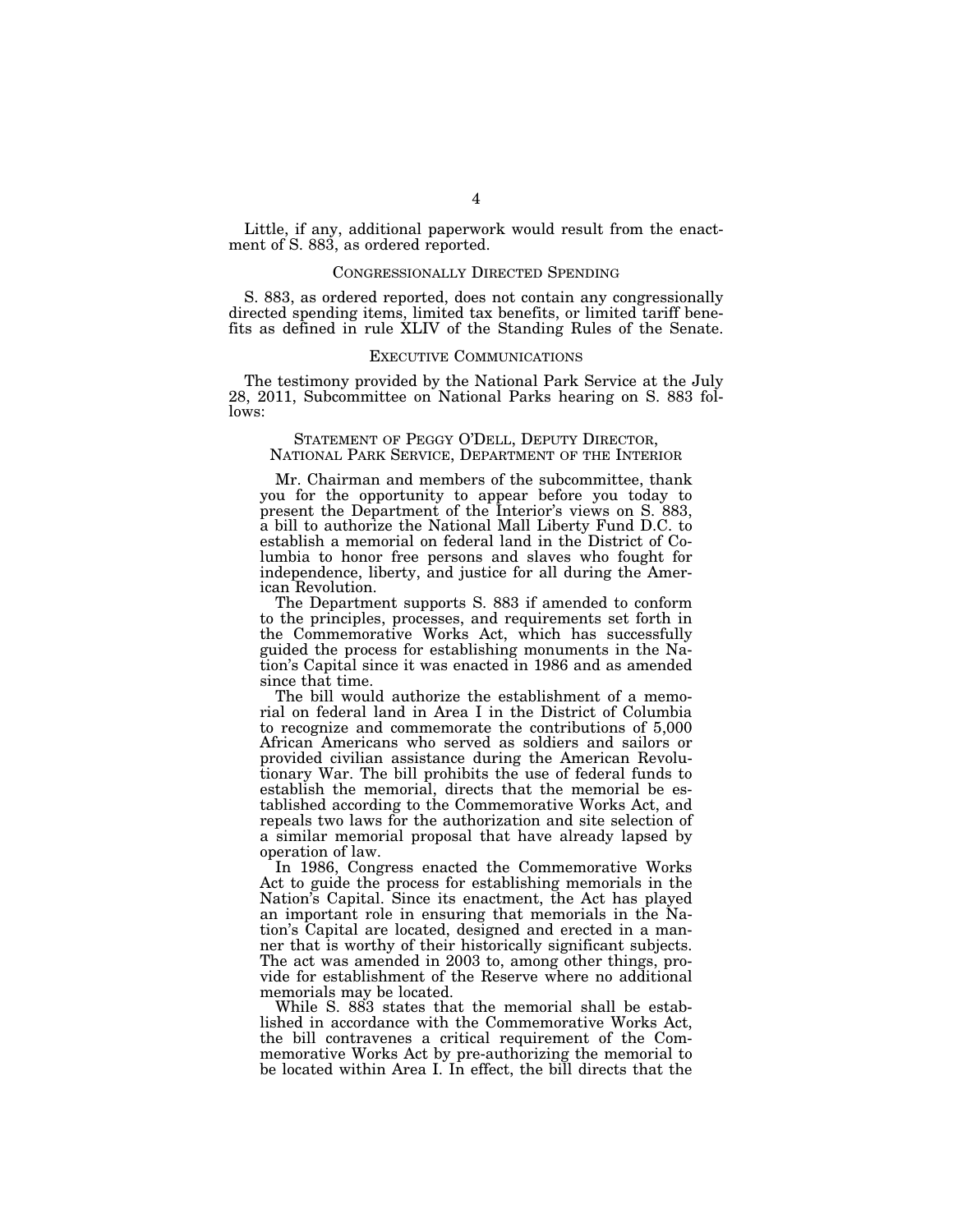memorial be located within Area I without benefit of public participation or the participation of the Secretary of the Interior, circumventing the process Congress has adhered to since 1986. This preempts the Secretary's responsibility to recommend Area I designations to Congress for Congress to consider and act upon, and it curtails the roles of the National Capital Planning Commission and the Commission of Fine Arts.

The Commemorative Works Act, as amended, designates federal land in two areas in the District of Columbia and environs on which memorials could be sited within the District of Columbia, and one area, known as the Reserve, where no additional memorials can be located. These areas are depicted on the attached map which is designated in the Act. All memorials authorized to be located on this federal land in the District of Columbia and environs are authorized to seek sites within the portion of the map designated as Area II. However, a new memorial may be located in Area I only if the Secretary determines, after consulting with the National Capital Memorial Advisory Commission, which holds public meetings, that the memorial's subject warrants location in Area I, and if the Congress agrees with the Secretary's determination by passing legislation to this effect within 150 days. Area I is within the Monumental Core of the Nation's Capital extending from Third Street, N.W. to the eastern boundary of Arlington National Cemetery and along the shoreline on the Virginia side of the Potomac River.

The Department's position regarding adherence to the Commemorative Works Act process for Area I designation is consistent with the position taken by the National Capital Memorial Advisory Commission, which reviewed S. 883 at its public meeting on June 23, 2011. The Commission recommended support for S. 883 if brought into conformance with the Commemorative Works Act by deleting the word ''preeminent'' in Section 1, and the reference to Area I in Section 2(A)(i).

In the Department's view, following the Commemorative Works Act would not hinder the Liberty Memorial Foundation in its ability to establish this memorial. In fact, if the Foundation obtains an Area I designation through the Commemorative Works Act process, the Foundation's 7 year statutory period to establish the memorial is automatically extended seven more years, beginning on the enactment of the Area I designation, instead of expiring at the 7-year point. This change to give sponsors seven more years for a memorial when seeking an Area I designation, was made by Congress when it amended the Commemorative Works Act in 2003, and as a result, sponsors no longer need to factor into their goals that seeking an Area I designation would reduce the time available to them to locate, fund and design their memorials.

We also would point out that S. 883 makes no provisions for the disposition of monies raised in excess of funds needed for the establishment of the memorial or to hold in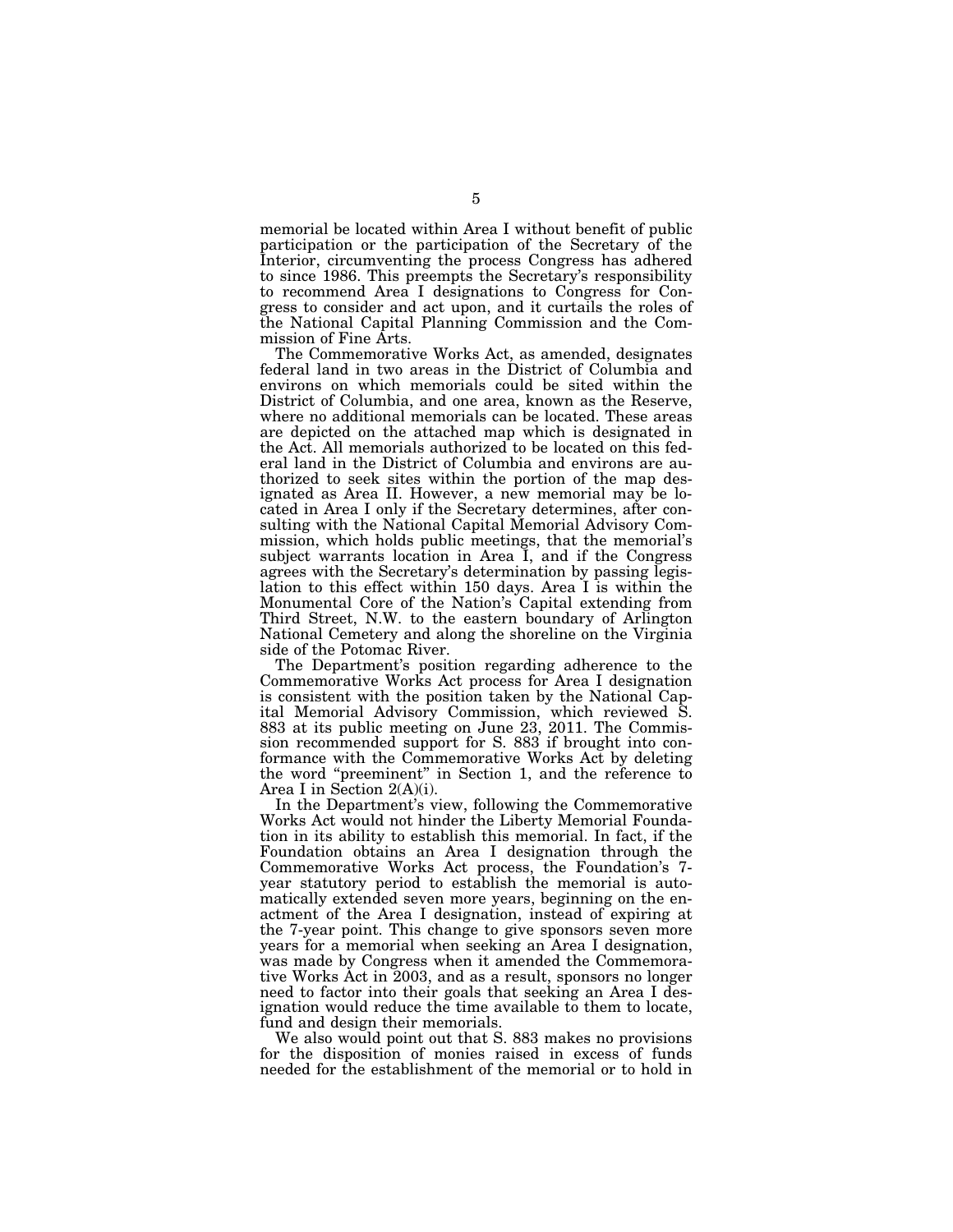reserve the amount available should the authority to establish the memorial lapse. The Department recommends that the bill be amended to clarify the disposition of these funds.

The Department reiterates our support of the establishment of a memorial in the Nation's Capital that recognizes and commemorates the contributions of African Americans who fought for independence, liberty and justice during the Revolutionary War. We look forward to the opportunity to work with the Subcommittee to develop language that would provide for such authorization in a manner consistent with the principles, processes, and requirements set forth by existing authorities.

Mr. Chairman, that concludes my prepared testimony, I would be glad to answer any questions that you or other members of the subcommittee may have.

#### CHANGES IN EXISTING LAW

In compliance with paragraph 12 of rule XXVI of the Standing Rules of the Senate, changes in existing law made by the bill S. 883 as ordered reported, are shown as follows (existing law proposed to be omitted is enclosed in black brackets, new matter is printed in italic, existing law in which no change is proposed is shown in roman):

#### PUBLIC LAW 99–558—OCT. 27, 1986

\* \* \* \* \* \* \*

JOINT RESOLUTION To authorize the erection of a memorial on Federal land in the District of Columbia and its environs to honor the estimated five thousand courageous slaves and free black persons who served as soldiers and sailors or provided civilian assistance during the American Revolution and to honor the countless black men, women, and children who ran away from slavery or filed petitions with courts and legislatures seeking their freedom.

ø*Resolved by the Senate and House of Representatives of the United States of America in Congress assembled,* 

#### AUTHORIZATION OF MEMORIAL

SECTION 1. The Black Revolutionary War Patriots Foundation is authorized to establish a memorial on Federal land in the District of Columbia and its environs to honor the estimated five thousand courageous slaves and free black persons who served as soldiers and sailors or provided civilian assistance during the American Revolution and to honor the countless black men, women, and children who ran away from slavery or filed petitions with courts and legislatures seeking their freedom. Such memorial shall be established in accordance with the provisions of H.R. 4378, as approved by the House of Representative on September 29, 1986.

#### FUNDING

SEC. 2. The Black Revolutionary War Patriots Foundation shall establish the memorial with non-Federal funds.]